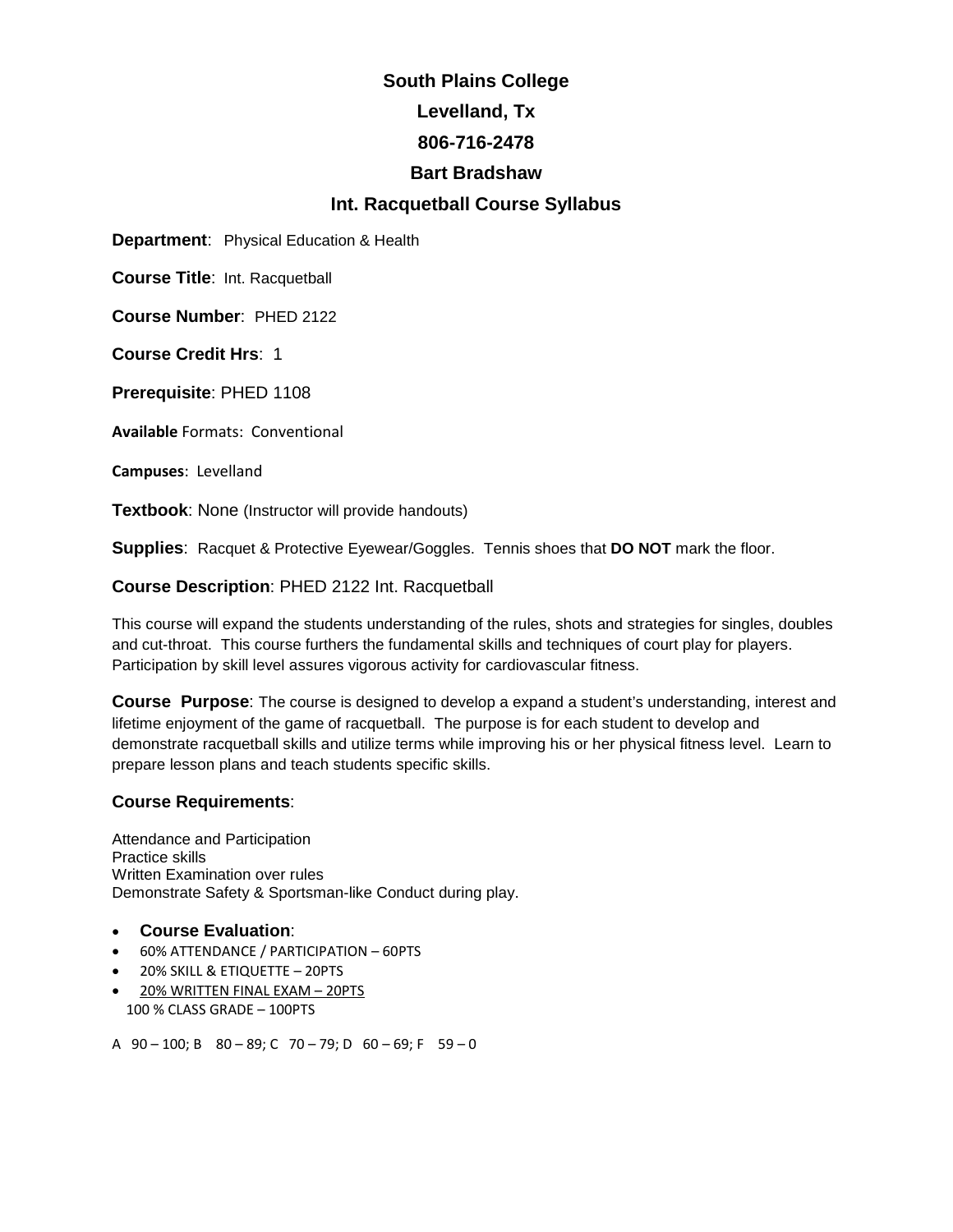# **Attendance Policy**:

See the South Plains College General Catalog for class attendance and excessive absences. An individual may be dropped on their  $5<sup>th</sup>$  absence.

| <b>Expected Learning Outcomes or Competencies:</b>                                                                        | <b>Evaluation</b>   |
|---------------------------------------------------------------------------------------------------------------------------|---------------------|
| The students will be able to recognize the origin and history of racquetball.                                             | Daily observation   |
| The students will be able to recognize racquetball as a lifetime activity with fitness qualities.                         | Daily observation   |
| The student will demonstrate knowledge of the rules of singles, cut-throat, and doubles.                                  | Observation & exam  |
| The student will develop skills on shots, serves and footwork necessary for participation.                                | Daily observation   |
| The student will demonstrate proper use of terms, etiquette, safety, and sportsmanship.                                   | Observation & exam  |
| The student will develop shot selection which targets their opponent's weakness.                                          | Daily observation   |
| The student will develop an educational section for others in class in order to improve<br>their ability to teach others. | Written lesson plan |

#### **4.1.1.1. Diversity Statement**

In this class, the teacher will establish and support an environment that values and nurtures individual and group differences and encourages engagement and interaction. Understanding and respecting multiple experiences and perspectives will serve to challenge and stimulate all of us to learn about others, about the larger world and about ourselves. By promoting diversity and intellectual exchange, we will not only mirror society as it is, but also model society as it should and can be.

#### **4.1.1.2. Disabilities Statement**

Students with disabilities, including but not limited to physical, psychiatric, or learning disabilities, who wish to request accommodations in this class should notify the Disability Services Office early in the semester so that the appropriate arrangements may be made. In accordance with federal law, a student requesting accommodations must provide acceptable documentation of his/her disability to the Disability Services Office. For more information, call or visit the Disability Services Office at Levelland (Student Health & Wellness Office) 806-716-2577, Reese Center (Building 8) 806-716-4675, or Plainview Center (Main Office) 806-716-4302 or 806-296-9611.

#### **4.1.1.3. Non-Discrimination Statement**

South Plains College does not discriminate on the basis of race, color, national origin, sex, disability or age in its programs and activities. The following person has been designated to handle inquiries regarding the nondiscrimination policies: Vice President for Student Affairs, South Plains College, 1401 College Avenue, Box 5, Levelland, TX 79336. Phone number 806-716-2360.

#### **4.1.1.4 Title IX Pregnancy Accommodations Statement**

If you are pregnant, or have given birth within six months, Under Title IX you have a right to reasonable accommodations to help continue your education. To activate accommodations you must submit a Title IX pregnancy accommodations request, along with specific medical documentation, to the Director of Health and Wellness. Once approved, notification will be sent to the student and instructors. It is the student's responsibility to work with the instructor to arrange accommodations. Contact Chris Straface, Director of Health and Wellness at 806-716-2362 or email [cstraface@southplainscollege.edu](mailto:cstraface@southplainscollege.edu) for assistance.

Campus Concealed Carry syllabus statement:

Campus Concealed Carry - Texas Senate Bill - 11 (Government Code 411.2031, et al.) authorizes the carrying of a concealed handgun in South Plains College buildings only by persons who have been issued and are in possession of a Texas License to Carry a Handgun. Qualified law enforcement officers or those who are otherwise authorized to carry a concealed handgun in the State of Texas are also permitted to do so. Pursuant to Penal Code (PC) 46.035 and South Plains College policy, license holders may not carry a concealed handgun in restricted locations. For a list of locations, please refer to the SPC policy at: [\(http://www.southplainscollege.edu/human\\_resources/policy\\_procedure/hhc.php\)](http://www.southplainscollege.edu/human_resources/policy_procedure/hhc.php)

Pursuant to PC 46.035, the open carrying of handguns is prohibited on all South Plains College campuses. Report violations to the College Police Department at 806-716-2396 or 9-1-1.